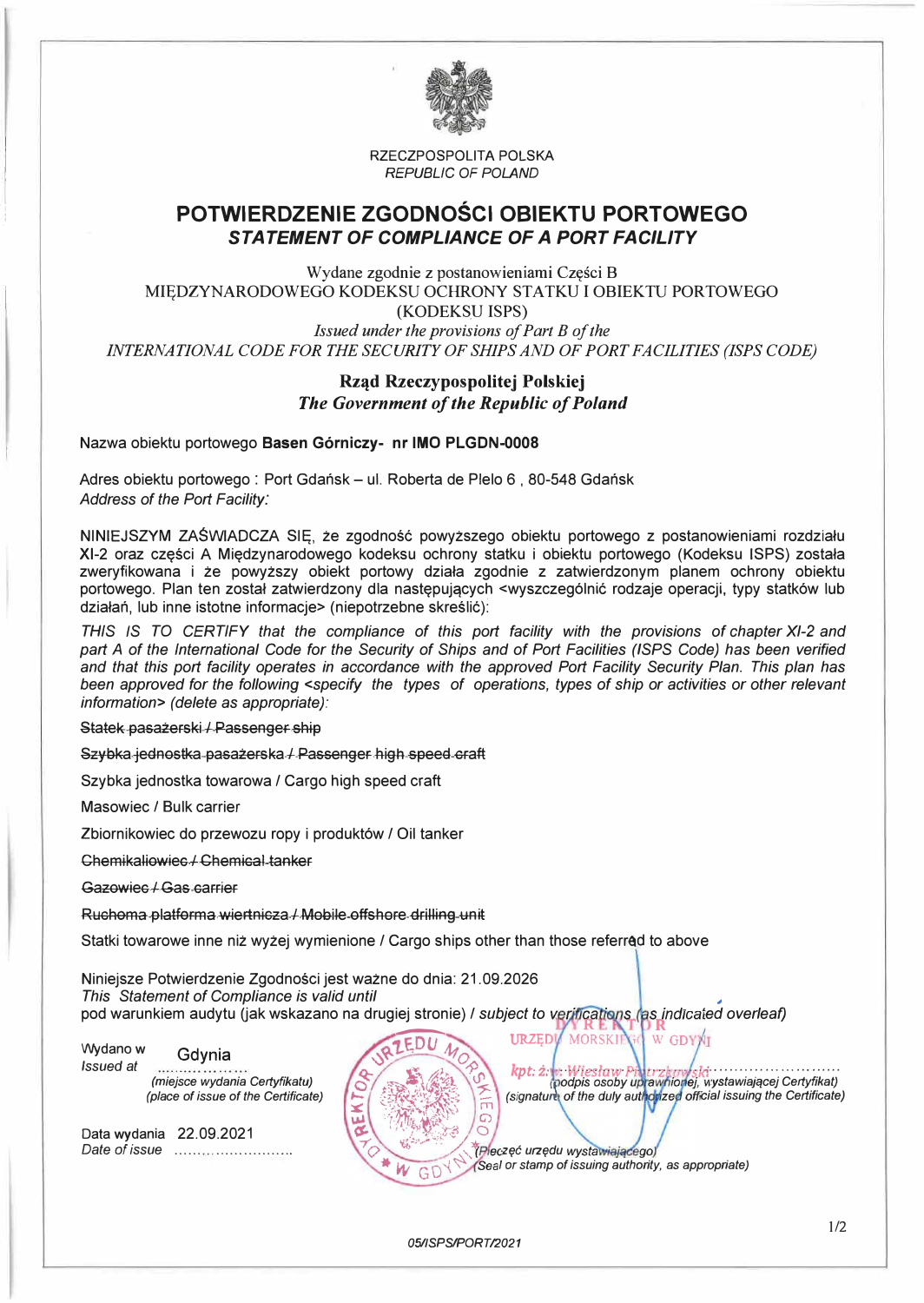

RZECZPOSPOLITA POLSKA *REPUBLIC OF POLAND* 

# **POTWIERDZENIE ZGODNOŚCI OBIEKTU PORTOWEGO**  *STATEMENT OF COMPLIANCE OF A PORT FAC/LITY*

Wydane zgodnie z postanowieniami Części B MIĘDZYNARODOWEGO KODEKSU OCHRONY STATKU I OBIEKTU PORTOWEGO (KODEKSlJ ISPS) *INTERNATIONAL CODE FOR THE SECURITY OF SHIPS AND OF PORT FACILITIES (ISPS CODE) Jssued under the provisions of Part B of the* 

### **Rząd Rzeczypospolitej Polskiej**  *The Government of the Republic of Poland*

Nazwa obiektu portowego **C/1 Gdański Terminal Kontenerowy S.A- nr IMO PLGDN-0005**

Adres obiektu portowego : Port Gdańsk - ul. Roberta de Plelo 6, 80-548 Gdańsk *Address of the Port Facility:* 

NINIEJSZYM ZAŚWIADCZA SIĘ, że zgodność powyższego obiektu portowego z postanowieniami rozdziału Xl-2 oraz części A Międzynarodowego kodeksu ochrony statku i obiektu portowego (Kodeksu ISPS) została zweryfikowana i że powyższy obiekt portowy działa zgodnie z zatwierdzonym planem ochrony obiektu portowego. Plan ten został zatwierdzony dla następujących <wyszczególnić rodzaje operacji, typy statków lub działań, lub inne istotne informacje> (niepotrzebne skreślić}:

*THIS IS TO CERTIFY that the compliance of this port facility with the provisions of chapter Xl-2 and part A of the International Code for the Security of Ships and of Port Facilities (ISPS Code) has been verified and that this port facility operates in accordance with the approved Port Facility Security Plan. This plan has been approved for the following <specify the types of operations, types of ship or activities or other relevant information> (delete as appropriate):* 

Statek pasażerski / Passenger ship

Szybka jednostka pasażerska/ Passenger high speed craft

Szybka jednostka towarowa *I* Cargo high speed craft

Masowiec / Bulk carrier

Zbiornikowiec do przewozu ropy i produktów/ Oil tanker

Chemikaliowiec / Chemical tanker

Gazowiec / Gas carrier

Ruchoma platforma wiertnicza/ Mobile offshore drilling unit

Statki towarowe inne niż wyżej wymienione *I* Cargo ships other than those referred

Niniejsze Potwierdzenie Zgodności jest ważne do dnia: 21.09.2026 **This Statement of Compliance is valid until** 

pod warunkiem audytu Uak wskazano na *dru�ubject to verifjl;a.tiQns (as fndicated pverleaf)* 

 $\alpha$  ,  $\alpha$  ,  $\alpha$ 

Data wydania 22.09.2021 *Date of* issue . . . . . . . . . . . . . . . . . . . . . . . . . . "-... *�ieczęć urzęd,* 

This Statement of Compliance is valid until<br>pod warunkiem audytu (jak wskazano na drugiej Ereppe) subject to verifications (as indicated overleaf)<br>Wydano w<br>(subsued at material certyfikatu)<br>(place of issue of the Certifica

*'�eal or stamp of issuing authority,* as *appropriate)*